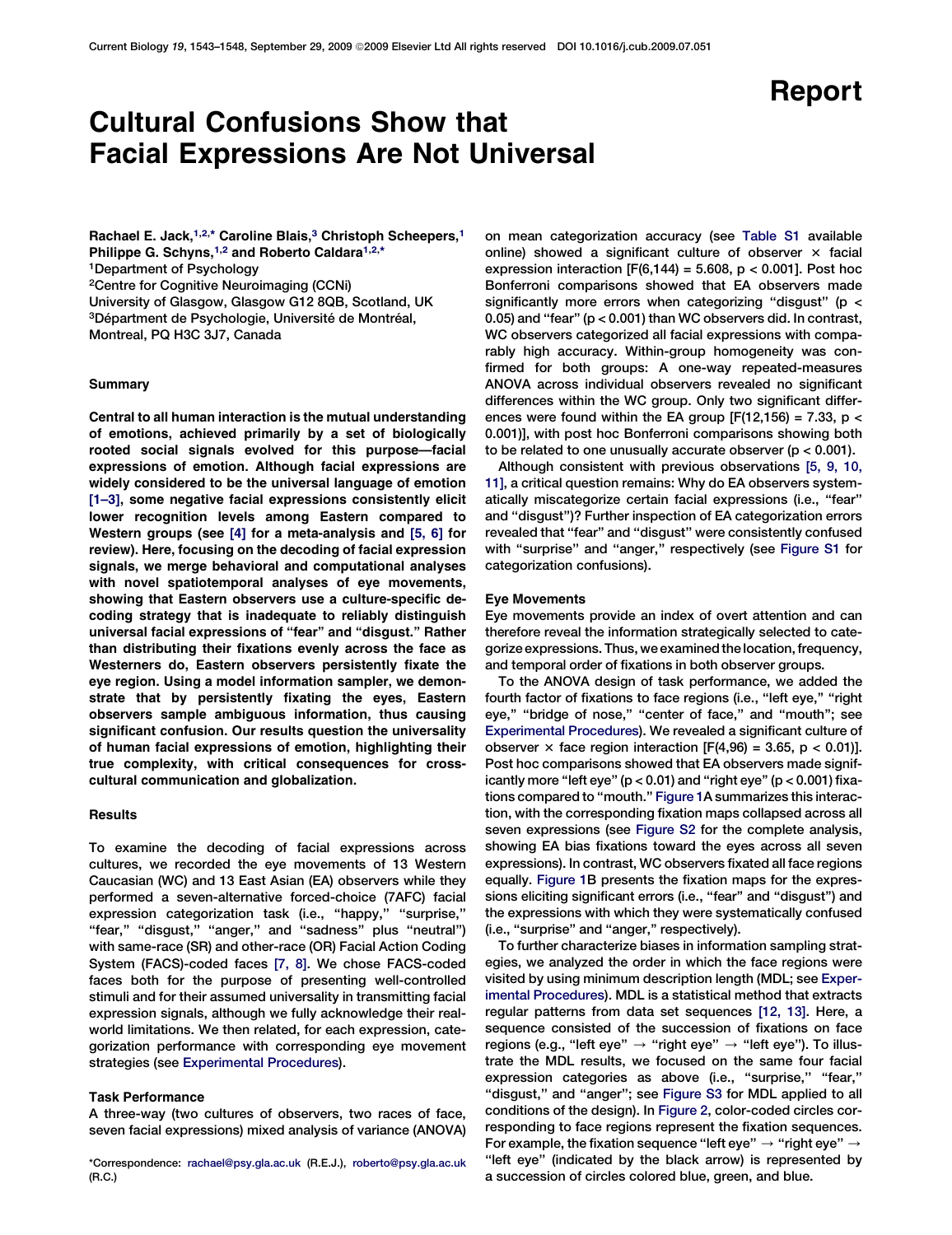<span id="page-1-0"></span>

## Figure 1. Fixation Distributions

(A) Fixation distributions for each observer group collapsed across race of face and seven expression categories (see [Figure S2](#page-4-0) for fixation distributions for each condition separately). Color-coded distributions represent the density of fixations across face regions, with red showing the most densely fixated regions. Note that for East Asian (EA) observers, fixations are biased toward the upper part of the face as compared to Western Caucasian (WC) observers, where fixations are more evenly distributed across the face, including the mouth.

(B) Fixation distributions for ''surprise,'' ''fear,'' ''disgust,'' and ''anger.'' Color-coded distributions presented on grayscale sample stimuli show the relative distributions of fixations across face regions. Color coding is as follows: blue, "left eye"; green, "right eye"; yellow, "bridge of nose"; orange, "center of face''; red, ''mouth.'' Higher color saturation indicates higher fixation density, shown relative to all conditions. Note that the red ''mouth'' fixations for EA observers are less intense as compared to WC observers across conditions. Color-coded bars to the left of each face represent the mean categorization accuracy for that condition, with red indicating a significant difference in categorization errors between groups (p < 0.05). Error bars indicate standard error of the mean.

MDL results revealed a clear contrast: EA observers made significantly more systematic fixation sequences than WC observers (as shown by a chi-square test of association  $[\chi^2(1) = 366.79, p < 0.001]$ ). Note that the high number of color-coded successions of circles for EA observers in [Figure 2](#page-2-0) is valid across all experimental conditions (see [Figure S3](#page-4-0)) and for a majority of individual observers (see [Figure S4\)](#page-4-0).

A significant majority of these fixation sequences involved exclusively "left eye" and "right eye"  $[\chi^2(1)$  = 395.38, p < 0.001], with significantly more use for negative expressions (i.e., "fear," "disgust," and "anger") compared to other expressions  $[\chi^2(1) = 15.97, p < 0.001]$ . Furthermore, EA observers used similar fixation sequences for the expressions that they consistently confused (i.e., ''surprise'' and ''fear''; ''disgust'' and "anger"). Therefore, by persistently biasing fixations toward the eyes, EA observers could have extracted eye information that was too similar to discriminate certain expressions.

## Model Observer

To objectively determine whether sampling the eyes while neglecting more diagnostic face regions (e.g., the mouth region for ''fear'' and ''disgust'' [e.g., 14]) could elicit behavioral confusions, we built a model observer that sampled information to categorize expressions (see [Experimental Procedures\)](#page-3-0). [Figure 3](#page-2-0) illustrates the model observer with "fear" and

"surprise," "anger," and "disgust" as above (see [Figure S5](#page-4-0) for a complete illustration of the computations).

Consider the facial information sampled by the model observer in [Figure 3A](#page-2-0). When sampling the eye region of "fear," the information is most similar to (i.e., confusable with) that of ''surprise'' and less so for other expressions (see red box). Thus, sampling from the eye region produces a pattern of confusions (i.e., Pearson correlation values), represented by the dashed red line in [Figure 3](#page-2-0)B. In contrast, sampling from the mouth (see green box) produces a different pattern of confusions (dashed green line in [Figure 3B](#page-2-0)), whereby "fear" and "surprise" are distinguishable. Our model randomly sampled information from the face, compared (i.e., fitted) each confusion pattern to the behavioral confusion pattern of EA observers (solid black line in [Figure 3](#page-2-0)B), and rank ordered each sample according to its fit to EA observers' behavioral confusions.

[Figure 4](#page-3-0) illustrates the results with "surprise," "fear," "anger," and "disgust." Color-coded contour plots represent the rank order of all samples from ''best'' (red) to ''worst'' (blue)  $R<sup>2</sup>$  values. The model observer most closely replicated EA observers' confusions when sampling the eye (delimited with orange contours) and eyebrow (delimited with red contours) regions. Note the higher density of EA observer fixations (based on error trials, shown by the relative distributions in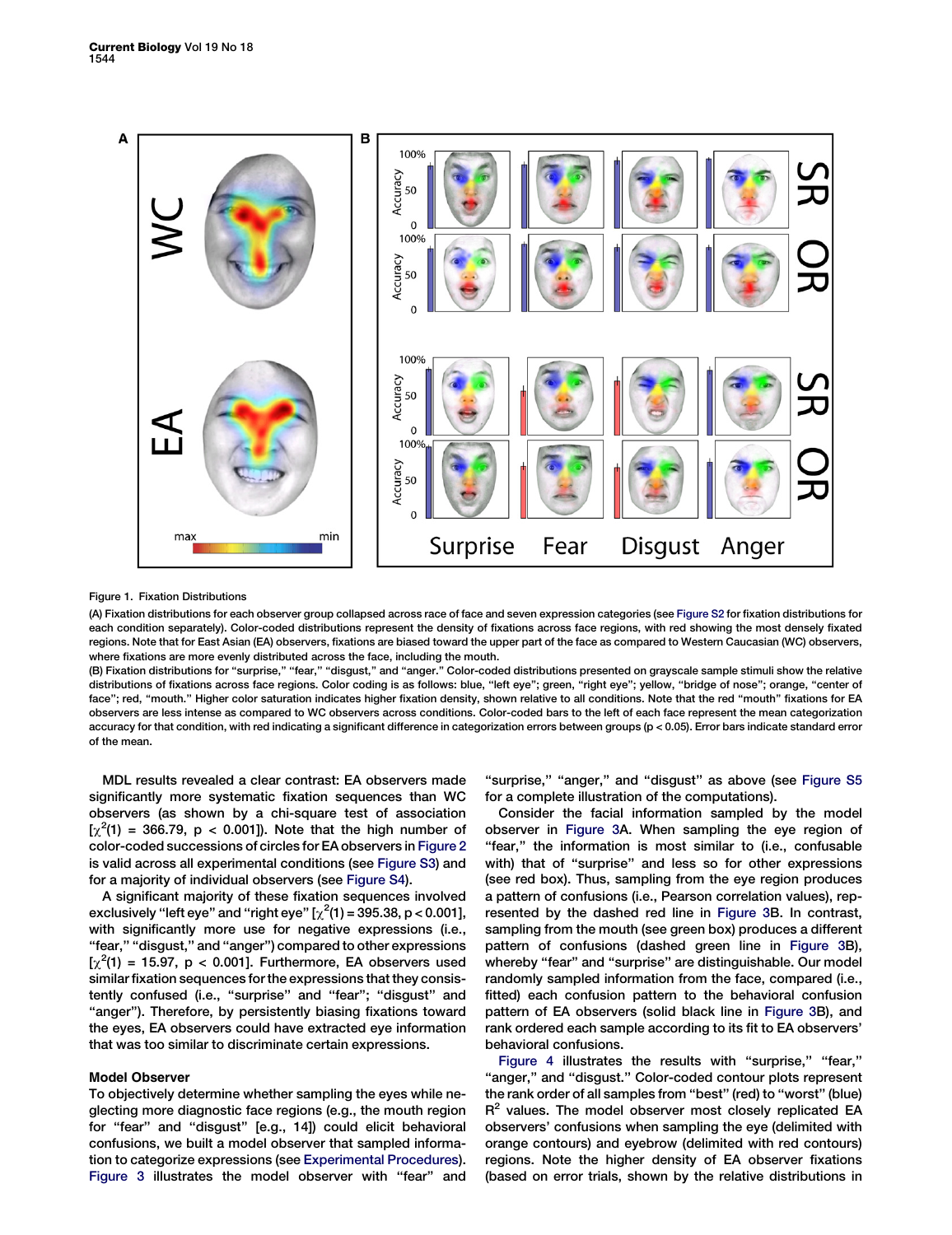<span id="page-2-0"></span>

Figure 2. Fixation Sequences for "Surprise," "Fear," "Anger," and "Disgust"

Successions of color-coded circles represent the fixation sequences extracted via minimum description length analysis, with each circle representing a face region. Face regions are color-coded as in [Figure 1](#page-1-0)B. For example, the succession of blue  $\rightarrow$  green  $\rightarrow$  blue circles (indicated by the black arrow) corresponds to the fixation sequence "left eye"  $\rightarrow$  "right eye"  $\rightarrow$  "left eye." Single color-coded circles correspond to fixations that do not appear as part of a sequence. Black and white bars to the right of the fixation sequences represent how frequently the fixation sequence appeared in the data set, with black indicating correct trials and white indicating incorrect trials. Different levels of gray in each condition represent the order of the fixation sequences (see [Experimental Procedures](#page-3-0)). Note the higher number of fixations sequences for EA observers compared to WC observers across expressions (see also [Figure S3](#page-4-0)).

[Figure 4](#page-3-0), scale on right) within face regions ranked as ''best fit'' (see [Figure S6](#page-4-0) for analysis conducted across all expressions). This demonstrates that EA behavioral confusions are



symptomatic of a strategy that samples ambiguous information (i.e., the eyes and eyebrows) and neglects diagnostic features (i.e., the mouth).

> Figure 3. The Model Observer: Illustration of the Procedure to Compute Estimated Patterns of Confusion

> (A) Information samples. To compute estimated patterns of confusion, we used the model to sample face information from the stimulus expression (e.g., "fear") and from the same location on the other expressions (e.g., "surprise," "anger," and "disgust"). The face images illustrate an example of the information sampled.

> (B) Pattern of confusions. The model then Pearson correlated the stimulus expression sample with each of the other expression samples. These correlations (plotted in dashed color-coded lines beneath each corresponding face) represented the confusions of the model and were fitted (using ordinary least squares) against the behavioral confusions of the EA observers (plotted in black). The behavioral confusions of the EA observers were calculated by categorizing each incorrect trial by response for each expression (e.g., for "fear" trials, the numbers of incorrect responses were computed for "surprise," "anger," and "disgust"). We repeated the sampling and correlation process for 10,000 individual samples selected randomly across the face and finally sorted each information sample according to its fit to the behavioral confusions of the EA observers (''best'' to "worst" fits are shown in [Figure 4\)](#page-3-0). We followed the same procedure for each expression (see [Figure S5](#page-4-0) for a full illustration).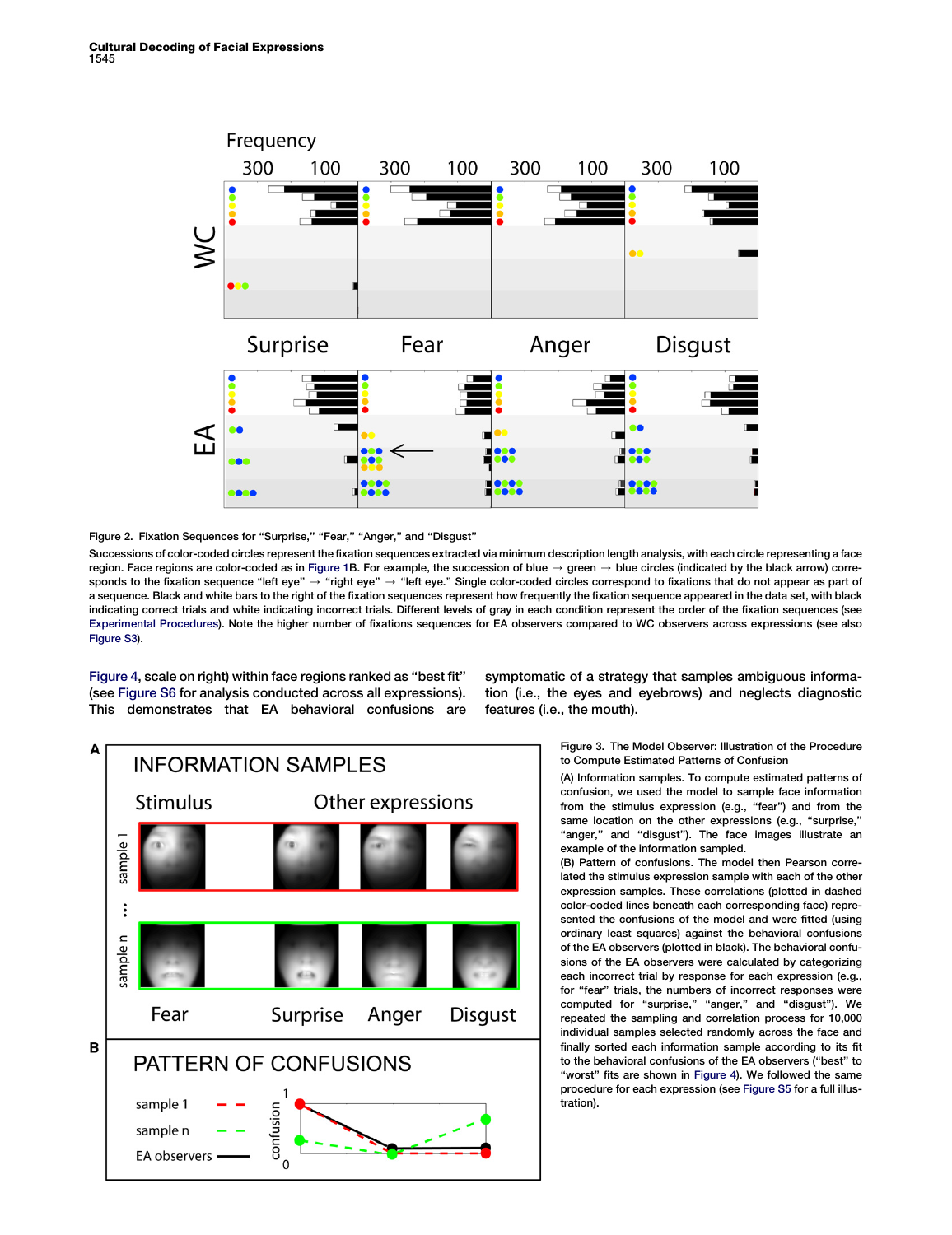<span id="page-3-0"></span>

#### Figure 4. Model Observer and EA Observer Fixation Maps

Contour plots: color-coded lines represent the rank order of information samples according to fit, with red showing the ''best'' fit (scale on left). For example, by sampling the eyebrow (delimited in red) and eye region (delimited in orange) in ''fear,'' the model produced a pattern of confusions most similar to that of the EA observers. In contrast, the lower part of the face (delimited in blue and green) produced a pattern of confusions most dissimilar to that of the EA observers.

Fixation patterns: for each expression, fixations leading to behavioral confusions are shown by relative distributions presented on grayscale sample stimuli. Red areas indicate higher fixation density for each expression (scale on right). Note the higher density of EA observer fixations within face regions ranked as "best fit." This demonstrates that the behavioral confusions of the EA observers are symptomatic of an information sampling strategy that selects ambiguous information (i.e., the eyes and eyebrows) while neglecting more diagnostic features (i.e., the mouth).

## **Discussion**

Here, we report marked differences between EA and WC observers in the decoding of universal facial expressions. EA observers exhibited a significant deficit in categorizing ''fear'' and ''disgust'' compared to WC observers. Also, WC observers distributed their fixations evenly across the face, whereas EA observers systematically biased theirs toward the eye region. A model observer revealed that EA observers sample information that is highly similar between certain expressions (i.e., "fear" and "surprise"; "disgust" and "anger"). Despite the apparent lack of diagnostic information (see [\[14\]](#page-4-0)), EA observers persisted in repetitively sampling the eye regions of "fear," "disgust," and "anger."

Do EA observers make categorization errors simply because they select ambiguous information? Behavioral results showed that in response to ambiguity, EA observers tended to bias their categorization responses toward less socially threatening emotions (e.g., ''surprise''). Instead, facial expression categorization is likely to be conjunctively influenced by predetermined social motivations and cultural concepts (see [\[15–17\]\)](#page-4-0) as well as information sampling biases. However, our eye movement data refute ''decoding rules'' hypotheses of substituting an initial correct categorization with a more socially acceptable emotion [\[10, 11, 18\]](#page-4-0) or attenuated intensity [\[9, 11\]](#page-4-0).

Cultural differences in fixation patterns may reflect cultural specificity in the transmission of facial expression signals. EA observers systematically neglect critical aspects of FACS-codes faces (e.g., action units 20, 26, and 27 [\[14\]\)](#page-4-0), demonstrating that FACS-coded facial expression signals do not accurately represent the diagnostic features of EA facial expressions. Rather, EA fixation patterns predict the eye region as primarily diagnostic for facial expression categorization with minimal involvement of the mouth (see also [\[19\]](#page-4-0)), as reflected by the EA emoticons (O.O) for surprise and (^.^) for happy [\[20\]](#page-4-0).

Finally, our data question gaze avoidance in face processing for EA observers (see [\[21\]](#page-4-0)). Instead, their fixation patterns probably reflect strategies developed to achieve diagnostic recognition [\[15\],](#page-4-0) with modulations in fixation patterns across categorization tasks indicative of specific information selection (e.g., for identification [\[21\]](#page-4-0); see also [\[22–27\]](#page-4-0)).

In sum, our data demonstrate genuine perceptual differences between WC and EA observers and show that FACS-coded facial expressions are not universal signals of human emotion. From here on, examining how the different facets of cultural ideologies and concepts (see [\[28\]](#page-5-0) for an overview and also [\[16, 17\]](#page-4-0)) have diversified these basic social skills will elevate knowledge of human emotion processing from a reductionist to a more authentic representation. Otherwise, when it comes to communicating emotions across cultures, Easterners and Westerners will continue to find themselves lost in translation.

#### Experimental Procedures

#### **Observers**

Thirteen Western Caucasian (13 European, 7 female and 6 male, mean age 24 years 5 months) and 13 East Asian (12 Chinese and 1 Japanese, 8 female and 5 male, mean age 23 years 2 months) observers participated. All EA observers were East Asia nationals, with an average UK residence of one week and a minimum International English Language Testing System score of 6.0 at the time of testing. All participants had minimal prior experience of other-race (OR) faces (assessed by questionnaire; see [Supplemental Exper](#page-4-0)[imental Procedures\)](#page-4-0), had normal or corrected vision, gave written informed consent, and were paid £6 per hour for participating. The University of Glasgow Department of Psychology ethical committee approved the experimental protocol.

#### Materials

Stimuli [\[7\]](#page-4-0) consisted of 56 images displaying six FACS-coded facial expressions ("happy," "surprise," "fear," "disgust," "anger," and "sadness") plus "neutral." Gender and race of face were equally distributed for each expression. Same-race (SR) faces for Chinese observers were Japanese faces [\[29,](#page-5-0) [30\]](#page-5-0). We cropped the images with Adobe Photoshop CS and aligned the eye and mouth positions with Psychomorph software [\[31\]](#page-5-0). Images (280  $\times$  380 pixels) were viewed on a 1024  $\times$  768 pixel white background on a 21-inch Iiyama HM204DTA monitor (120 Hz refresh rate) at a distance of 60 cm (a natural distance for social interaction [\[32\]](#page-5-0), representing faces as the average size of a real face [\[33\]\)](#page-5-0) and subtended 10 $^{\circ}$   $\times$  14 $^{\circ}$  of visual angle. Stimulus presentation was controlled by SR Research Experiment Builder software, version 1.4202. Eye movements were recorded at a sampling rate of 500 Hz (pupil-only mode) with an EyeLink II head-mounted eye tracker (SR Research), which has an average gaze position error of  $<$ 0.5 $^{\circ}$ , a resolution of 1 arc minute, and a linear output over the monitor's range.

#### Procedure

Participants performed a 7AFC facial expression categorization task with SR and OR faces. Prior to testing, we established participants' familiarity with the categorical labels, determined ocular dominance via the Miles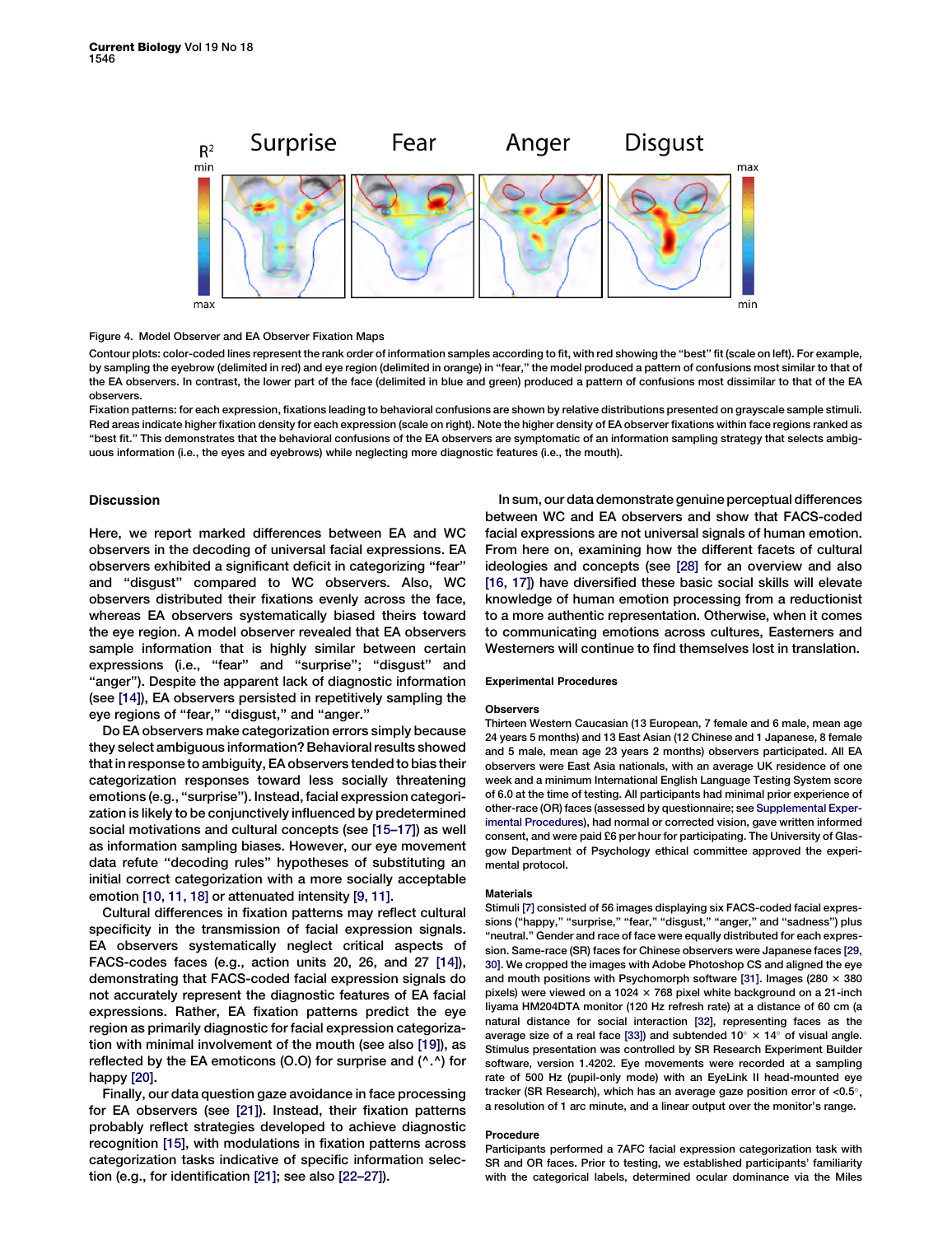<span id="page-4-0"></span>test [\[34\],](#page-5-0) and performed a nine-point fixation procedure (implemented in the EyeLink application programming interface) to establish optimal calibration (drift correction  $< 1^{\circ}$  of visual angle). We tracked only the dominant eye, although viewing was binocular. A chin rest minimized head movements and maintained viewing distance. Images were presented pseudorandomly in one of four quadrants of the screen and remained until the participant responded. Manual responses were accompanied by a verbal response (to eliminate eye movements toward response keys), recorded by the experimenter.

#### Fixation Maps

In [Figure 1](#page-1-0), [Figure 4](#page-3-0), Figure S2, and Figure S6, fixation maps were computed for each condition by plotting all fixation (x, y) coordinates across time into a 380  $\times$  280 matrix. To represent the foveated region (2 $^{\circ}$  visual angle), we smoothed each fixation with a Gaussian kernel ( $\alpha$  = 10 pixels). Fixation maps in [Figure 1](#page-1-0) and Figure S2 are based on correct trials, whereas those in [Figure 4](#page-3-0) and Figure S6 are based on error trials.

#### Face Regions

We established face regions to provide a common frame of reference to describe the location of fixations and conduct MDL analysis. First, we applied the pixel test ( $p < 0.05$ ; [\[35\]\)](#page-5-0) to fixation maps in each condition to reveal the significantly fixated regions, calculating a centroid for each significant region. We pooled all centroids across conditions and performed a k-means clustering [\[36\]](#page-5-0) to calculate a single centroid for each nonoverlapping significantly fixated region. Five centroids corresponded to ''left eye,'' "right eye," "bridge of nose," "center of face," and "mouth."

#### Minimum Description Length

MDL is a statistical method that extracts regular patterns from data set sequences [12, 13]. Here, a pattern consisted of the succession of fixations on face regions (e.g., "left eye"  $\rightarrow$  "right eye"  $\rightarrow$  "left eye"). We calculated fixation patterns by categorizing fixations by face region based on their minimum distance to a face region centroid. We collapsed fixations occurring consecutively within the same face region into a single fixation. We conducted MDL on each condition separately (correct and incorrect trials included) from zero (single fixation sequences) to third order (four fixation sequences) inclusive. To eliminate fixation sequences occurring by chance, we used the Monte Carlo simulation method to pseudorandomly sample the face regions (biased to replicate the distribution of observer fixations across face regions). We conducted 10,000 simulations per condition, computing a frequency distribution for each fixation pattern. We then calculated the probability of each fixation pattern appearing in the observer data set, including those occurring significantly frequently ( $\alpha$  = 0.05) in the results.

#### Model Observer

We used a model observer to build estimated patterns of confusions based on samples of face information. Each sample of information was obtained via a method that approximates the information extracted by the visual system during a fixation. First, we decomposed each image (averaged across all identities) into a four-level Laplacian pyramid [\[37\].](#page-5-0) We then filtered each level by applying a Gaussian window ( $\alpha$  = 10 pixels) to the same relative image location before recombining the levels to produce the desired image (see Figure S5A). To estimate patterns of confusions (i.e., similarity) based on the sampled information, the model observer Pearson correlated the stimulus expression (e.g., ''fear'' in Figure S5A) with each of the other expressive faces (e.g., "surprise," "anger," "disgust," "sadness," and "neutral" in Figure S5A). The correlation values (plotted in dashed colorcoded lines in Figure S5B) representing the model observer confusions were fitted (using ordinary least squares) against the behavioral confusions of the EA observers (plotted in black in Figure S5B; see Figure S1 for confusion matrices). We repeated the sampling process for 10,000 individual samples randomly located across the face. Finally, we sorted each information sample according to its fit to the behavioral confusions of the EA observers (see contour plots of Figure S6 for rank order of ''best'' to ''worst'' fits). We followed the same procedure for each expression (except ''happy,'' as it was seldom confused with any other expression).

#### Supplemental Data

Supplemental Data include Supplemental Experimental Procedures, one table, and six figures and can be found with this article online at [http://](http://www.cell.com/current-biology/supplemental/S0960-9822(09)01477-8) [www.cell.com/current-biology/supplemental/S0960-9822\(09\)01477-8.](http://www.cell.com/current-biology/supplemental/S0960-9822(09)01477-8)

#### Acknowledgments

P.G.S. and R.C. were supported by the Economic and Social Research Council and Medical Research Council (ESRC/MRC-060-25-0010). R.E.J. was supported by ESRC PhD studentship PTA-031-2006-00192, and C.B. was supported by a PhD studentship provided by Fonds Québécois de la Recherche sur la Nature et les Technologies.

Received: May 12, 2009 Revised: July 12, 2009 Accepted: July 13, 2009 Published online: August 13, 2009

#### References

- 1. Darwin, C. (1872). The Expression of the Emotions in Man and Animals (London: John Murray).
- 2. Ekman, P. (1994). Strong evidence for universals in facial expressions: A reply to Russell's mistaken critique. Psychol. Bull. 115, 268–287.
- 3. Izard, C.E. (1994). Innate and universal facial expressions: Evidence from developmental and cross-cultural research. Psychol. Bull. 115, 288–299.
- 4. Elfenbein, H.A., and Ambady, N. (2002). On the universality and cultural specificity of emotion recognition: A meta-analysis. Psychol. Bull. 128, 203–235.
- 5. Russell, J.A. (1994). Is there universal recognition of emotion from facial expression? A review of cross-cultural studies. Psychol. Bull. 115, 102– 141.
- 6. Mesquita, B., and Frijda, N.H. (1992). Cultural variations in emotions: A review. Psychol. Bull. 112, 179–204.
- 7. Matsumoto, D., and Ekman, P. (1988). Japanese and Caucasian Facial Expressions of Emotion (JACFEE) [slides] (San Francisco: Intercultural and Emotion Research Laboratory, Department of Psychology, San Francisco State University).
- 8. Ekman, P., and Friesen, W.V. (1978). Facial Action Coding System: A Technique for the Measurement of Facial Movement (Palo Alto, CA: Consulting Psychologists Press).
- 9. Ekman, P., Friesen, W.V., O'Sullivan, M., Chan, A., Diacoyanni-Tarlatzis, I., Heider, K., Krause, R., LeCompte, W.A., Pitcairn, T., Ricci-Bitti, P.E., et al. (1987). Universals and cultural differences in the judgments of facial expressions of emotion. J. Pers. Soc. Psychol. 53, 712–717.
- 10. Matsumoto, D. (1992). American-Japanese cultural differences in the recognition of universal facial expressions. J. Cross Cult. Psychol. 23, 72–84.
- 11. Matsumoto, D., and Ekman, P. (1989). American-Japanese cultural differences in intensity ratings of facial expressions of emotion. Motiv. Emot. 13, 143–157.
- 12. Jorma, R. (1989). Stochastic Complexity in Statistical Inquiry Theory (River Edge, NJ: World Scientific Publishing Co.).
- 13. Zhao, W., Serpedin, E., and Dougherty, E.R. (2006). Inferring gene regulatory networks from time series data using the minimum description length principle. Bioinformatics 22, 2129–2135.
- 14. Smith, M.L., Cottrell, G.W., Gosselin, F., and Schyns, P.G. (2005). Transmitting and decoding facial expressions. Psychol. Sci. 16, 184–189.
- 15. Schyns, P.G. (1998). Diagnostic recognition: Task constraints, object information, and their interactions. Cognition 67, 147–179.
- 16. Russell, J.A. (1991). Culture and the categorization of emotions. Psychol. Bull. 110, 426–450.
- 17. Wierzbicka, A. (1992). Defining emotion concepts. Cogn. Sci. 16, 539– 581.
- 18. Buck, R. (1984). The Communication of Emotion (New York: Guildford Press).
- 19. Yuki, M., Maddux, W.W., and Masuda, T. (2007). Are the windows to the soul the same in the East and West? Cultural differences in using the eyes and mouth as cues to recognize emotions in Japan and the United States. J. Exp. Soc. Psychol. 43, 303–311.
- 20. Pollack, A. (1996). Happy in the East (–) or smiling :-) in the West. New York Times, August 12, 1996. [http://www.nytimes.com/1996/08/12/](http://www.nytimes.com/1996/08/12/business/happy-in-the-east-or-smiling-in-the-west.html) [business/happy-in-the-east-or-smiling-in-the-west.html](http://www.nytimes.com/1996/08/12/business/happy-in-the-east-or-smiling-in-the-west.html).
- 21. Blais, C., Jack, R.E., Scheepers, C., Fiset, D., and Caldara, R. (2008). Culture shapes how we look at faces. PLoS ONE 3, e3022.
- 22. Gosselin, F., and Schyns, P.G. (2001). Bubbles: A technique to reveal the use of information in recognition tasks. Vision Res. 41, 2261–2271.